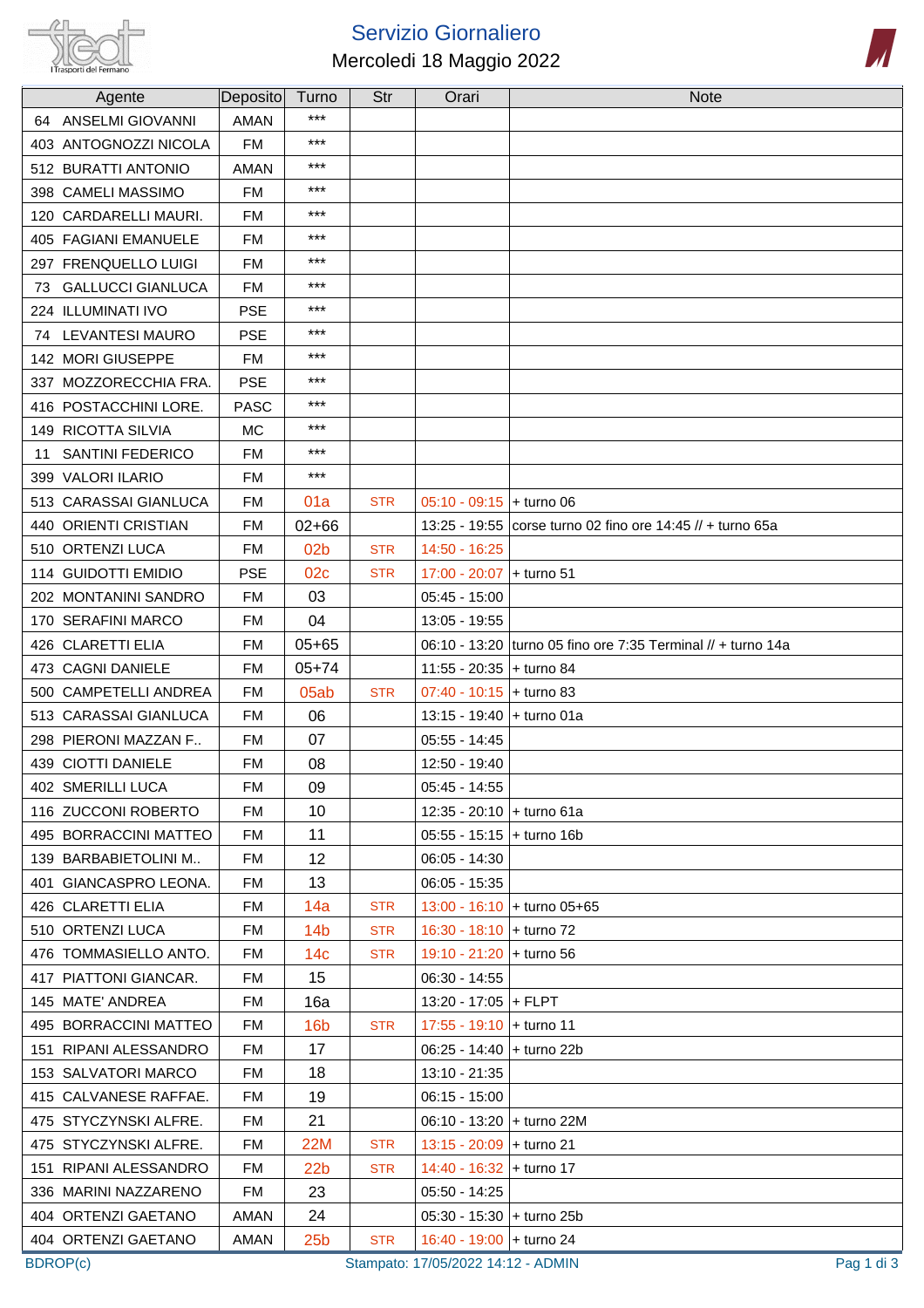

## Servizio Giornaliero Mercoledi 18 Maggio 2022



| Agente                         | Deposito    | Turno           | Str        | Orari                      | <b>Note</b>                 |
|--------------------------------|-------------|-----------------|------------|----------------------------|-----------------------------|
| 35 PACIARONI GIORDA.           | <b>MSM</b>  | 26              |            | $06:20 - 14:45$            |                             |
| 121 TIBURZI ANDREA             | <b>MLEO</b> | 27              |            | $06:07 - 14:55$            |                             |
| 499 PIETRANGELI FEDE.          | <b>PFAL</b> | 28              |            | $06:25 - 14:50$            |                             |
| 133 CURI GIUSEPPE              | <b>PFAL</b> | 29              |            | 06:32 - 14:30 + turno 32c  |                             |
| 296 CARDENA' FRANCO            | <b>PFAL</b> | 30              |            | $06:22 - 14:45$            |                             |
| 125 SANTONI GRAZIANO           | <b>PFAL</b> | 31              |            | $06:15 - 14:55$            |                             |
| 506 GRECI SIMONE               | <b>MALT</b> | 32 <sub>b</sub> | <b>STR</b> | 14:20 - 14:40 + turno 33   |                             |
| 133 CURI GIUSEPPE              | <b>PFAL</b> | 32 <sub>c</sub> | <b>STR</b> | 14:40 - 20:30 + turno 29   |                             |
| 506 GRECI SIMONE               | MALT        | 33              |            | 06:50 - 14:40 + turno 32b  |                             |
| <b>MINNUCCI FABRIZIO</b><br>68 | <b>FM</b>   | 34              |            | $05:45 - 14:45$            |                             |
| 135 PETRELLI MICHELE           | <b>FRAN</b> | 35              |            | $06:25 - 14:55$            |                             |
| 182 DEZI ALESSANDRO            | <b>MORR</b> | 36              |            | $06:24 - 15:01$            |                             |
| 294 MINNETTI ROBERTO           | <b>PMAG</b> | 37              |            | $06:20 - 14:45$            |                             |
| 127 ANTOLINI EDOARDO           | <b>MLAG</b> | 38              |            | $06:30 - 14:40$            |                             |
| 400 SERAFINI MASSIMO           | <b>FM</b>   | 39              |            | $06:15 - 15:00$            |                             |
| 176 COCCI DOMENICO             | <b>MALT</b> | 40              |            | 13:10 - 19:40 + turno 68a  |                             |
| 115 CURI MARCO                 | <b>MRUB</b> | 41              |            | $06:45 - 14:30$            |                             |
| <b>MARZIALI MAURIZIO</b><br>79 | <b>MRUB</b> | 42              |            | $13:05 - 20:05$            |                             |
| 152 MOZZONI DOMENICO           | <b>PASC</b> | 43              |            | $06:27 - 14:43$            |                             |
| 181 GIOBBI MARCO               | <b>PASC</b> | 44              |            | $06:06 - 15:04$            |                             |
| 437 GRILLI PIERPAOLO           | <b>FM</b>   | 45              |            | $06:27 - 14:43$            |                             |
| 299 COSTANTINI GABRI.          | <b>FM</b>   | 46              |            | $07:00 - 14:50$            |                             |
| 210 CURZI MATTEO               | <b>FM</b>   | 47              |            | $06:12 - 15:03$            |                             |
| 498 PAZZI CRISTIANA            | <b>PEDA</b> | 48              |            | 06:15 - 14:39              |                             |
| 300 LUCIANI LUCIO              | AP          | 49              |            | $06:25 - 15:40$            |                             |
| MINNUCCI OTELLO<br>71          | <b>PSE</b>  | 50              |            | $06:10 - 14:11$            |                             |
| 114 GUIDOTTI EMIDIO            | <b>PSE</b>  | 51              |            | 05:50 - 16:00 + turno 02c  |                             |
| 78 CATALINI GIANLUCA           | <b>PSE</b>  | 52              |            | $06:55 - 14:33$            |                             |
| 124 PONTICIELLO ALBE.          | <b>PSE</b>  | 53              |            | 13:15 - 20:40 + turno 90   |                             |
| 455 VALLESI PAOLO              | FM          | 54              |            | $07:00 - 14:30$            |                             |
| 83 SGARIGLIA ALBINO            | <b>PSE</b>  | 55              |            | $06:35 - 14:33$            |                             |
| 476 TOMMASIELLO ANTO.          | FM          | 56              |            | 06:44 - 14:45 + turno 14c  |                             |
| 472 SEGHETTI STEFANO           | FM          | 57              |            | 12:50 - 21:10 + turno 70   |                             |
| 39 ARAMINI WILLIAM             | MGRA        | 58              |            | 06:42 - 14:33              |                             |
| 76 RENZI DIEGO                 | FM.         | 59              |            | $06:05 - 12:35$            |                             |
| 175 CORRADINI FRANCE.          | <b>FM</b>   | 60a+71b         |            | $06:40 - 15:00$            |                             |
| 160 LEONI GIANLUCA             | FM          | 60 <sub>b</sub> | <b>STR</b> | $13:30 - 14:40$ + turno 62 |                             |
| 116 ZUCCONI ROBERTO            | FM          | 61a             | <b>STR</b> | $06:45 - 07:50$            |                             |
| 160 LEONI GIANLUCA             | FM          | 62              |            | 06:35 - 13:30 + turno 60b  |                             |
| 164 CROCERI FABIO              | FM          | 63              |            | $06:00 - 13:30$            |                             |
| 192 PISTAGNESI MICHE.          | FM          | 64              |            | $06:10 - 13:30$            |                             |
| 440 ORIENTI CRISTIAN           | FM          | <b>65a</b>      | <b>STR</b> |                            | 06:50 - 08:10 + turno 02+66 |
| 80 VALLESI MAURO               | FM          | <b>66a</b>      | <b>STR</b> | 13:25 - 14:05 + POEP       |                             |
| 295 MARCACCIO GIANLU.          | FM          | 67              |            | $06:20 - 14:15$            |                             |
| 176 COCCI DOMENICO             | MALT        | 68a             | <b>STR</b> | 06:10 - 08:10 + turno 40   |                             |
| 472 SEGHETTI STEFANO           | FM          | 70              | <b>STR</b> | $06:25 - 08:20$ + turno 57 |                             |
| 509 LUCIANI MARCO              | FM          | 71a+25b         |            | $06:05 - 16:10$            |                             |
| 510 ORTENZI LUCA               | <b>FM</b>   | 72              |            | 05:40 - 14:55 + turno 14b  |                             |

BDROP(c) Stampato: 17/05/2022 14:12 - ADMIN Pag 2 di 3